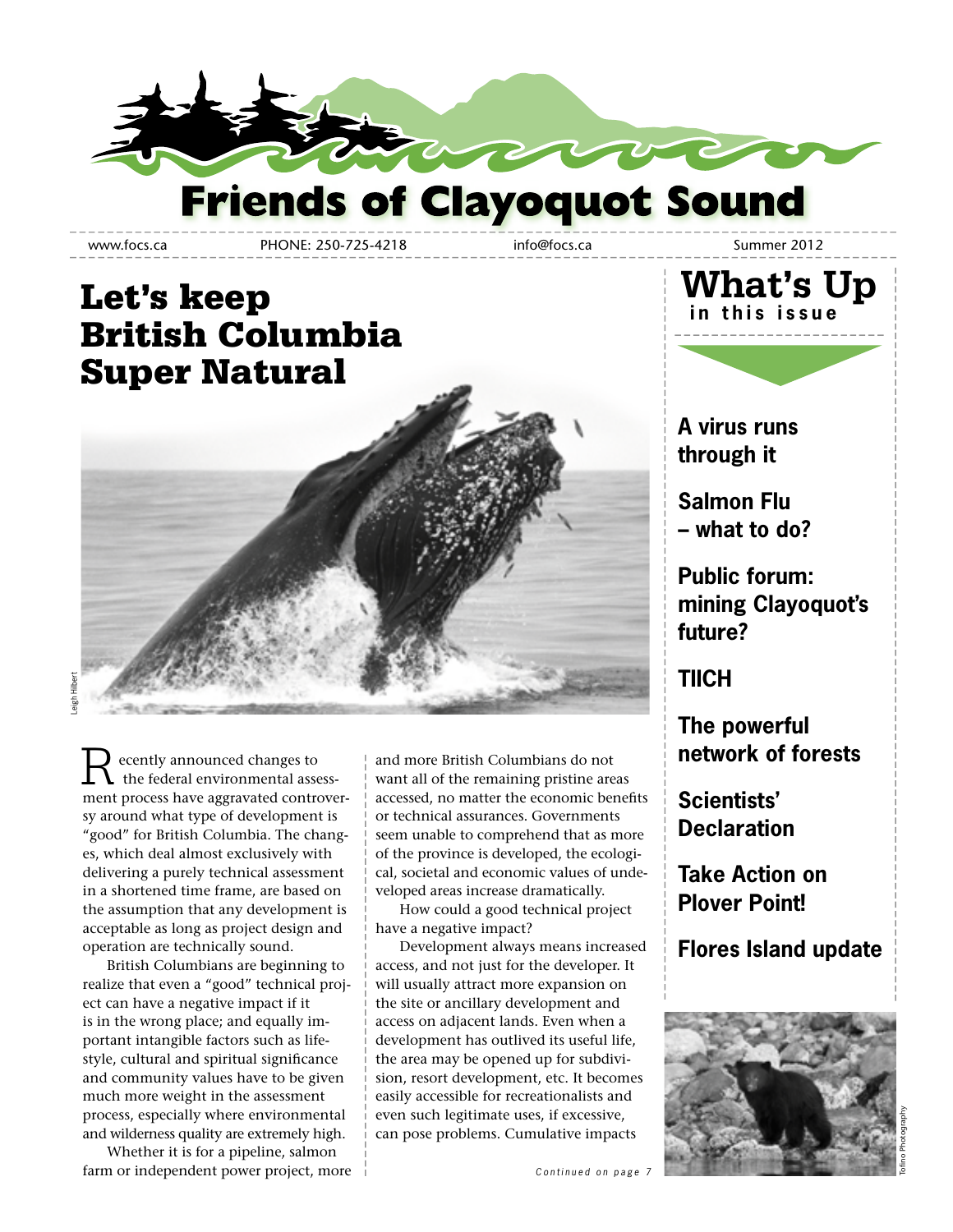

FOCS ISAv sampling crew in the field.

Tofino Photography

### A virus runs through it

**II**  $\ell$  e're camping at Cisaaqis, the historic site of the 1984 blockade that resulted in the declaration of Meares Island as a Tribal Park. A dawn mist hangs above the bay as a pennywhistle echoes off the cliff on the far side, breaking the deep silence where we sleep beneath ancient cedars. An early riser has offered to play a wakeup call. We're kayaking around Meares Island and must get an early start to take advantage of the tide. W

 Today the group will paddle past another site that is newly in the spotlight. Norwegian-owned Mainstream Canada has applied for a 55-hectare open net-cage salmon feedlot along the shore of Meares Island near Plover Point—only seven kilometres from Cisaaqis. Plover Point, rich with marine life, is frequented by sea lions, porpoises, sea birds, and orcas, with wild salmon streams and clam beds nearby.

 A July 2011 internal memo to the Minister of Fisheries and Oceans Canada (DFO) stated that decisions on new salmon farm applications should be postponed until the recommendations of the Cohen Commission of Inquiry into the Decline of Fraser River Sockeye Salmon have been made. However, the memo goes on to specifically recommend an exception for the Plover Point application, which is currently under review. If approved, the total number of salmon feedlot sites in the Clayoquot Sound UNESCO Biosphere Reserve would be 21.

 Another DFO document which came to light at the Cohen Commission revealed that here in Clayoquot, Creative Salmon has been struggling with an undiagnosed disease in their farmed Chinook salmon for the past seven years. Dr. Kristi Miller was funded by DFO to help diagnose the severely jaundiced fish.

In December 2011, Justice Cohen

reconvened the Cohen Commission to hear evidence about Infectious Salmon Anemia virus (ISAv) after several wild salmon from BC waters tested positive for the virus.

 Evidence surfaced during this hearing that Dr. Miller found ISAv present in Creative Salmon's Chinook salmon farms. In addition, a newly emerging deadly virus, Piscine reovirus (PRV), or salmon heart virus was also found in Creative's farms. She also detected PRV in Fraser River Sockeye.

 To date there has been no response from DFO or the Canadian Food Inspection Agency (CFIA) to the presence of these viruses in Clayoquot Sound. Industry practice worldwide is to cull farm salmon when these dangerous viruses are found. Creative Salmon has not culled its farms. CFIA testified to the Cohen Commission that if ISA virus is in BC, trade for farm salmon could cease. Perhaps this explains the lack of action?

 Despite the abundance of pristine salmon habitat, Clayoquot's salmon runs are in dramatic decline, with some runs now being counted in the tens, rather than in the tens of thousands.

 The Cohen Commission is scheduled to release its final report on September 30. With the known presence of these lethal viruses here in Clayoquot Sound, coupled with a lack of response on the part of government and industry—other than a weak attempt to deny the problem—this is not the time to approve yet another salmon feedlot in the Clayoquot Sound UNESCO Biosphere Reserve.

> *Bonny Glambeck* Campaigns Director for Friends of Clayoquot Sound

# **Take Action!**

**With the presence of a variety of viruses on Clayoquot Sound's salmon feedlots, now is not the time to approve a new feedlot at Plover Point. Please write the Minister of Fisheries and ask him to remove all salmon feedlots from the pristine waters of the Clayoquot Sound UNESCO Biosphere Reserve, and to reject the application for a new salmon feedlot at Plover Point.**

### **Write to:**

The Honourable Keith Ashfield Minister of Fisheries and Oceans Parliamentary Office House of Commons, Room 107 Confederation Building Ottawa, Ontario K1A 0A6 Phone: (613) 992-1067 Fax: (613) 996-9955 Min@dfo-mpo.gc.ca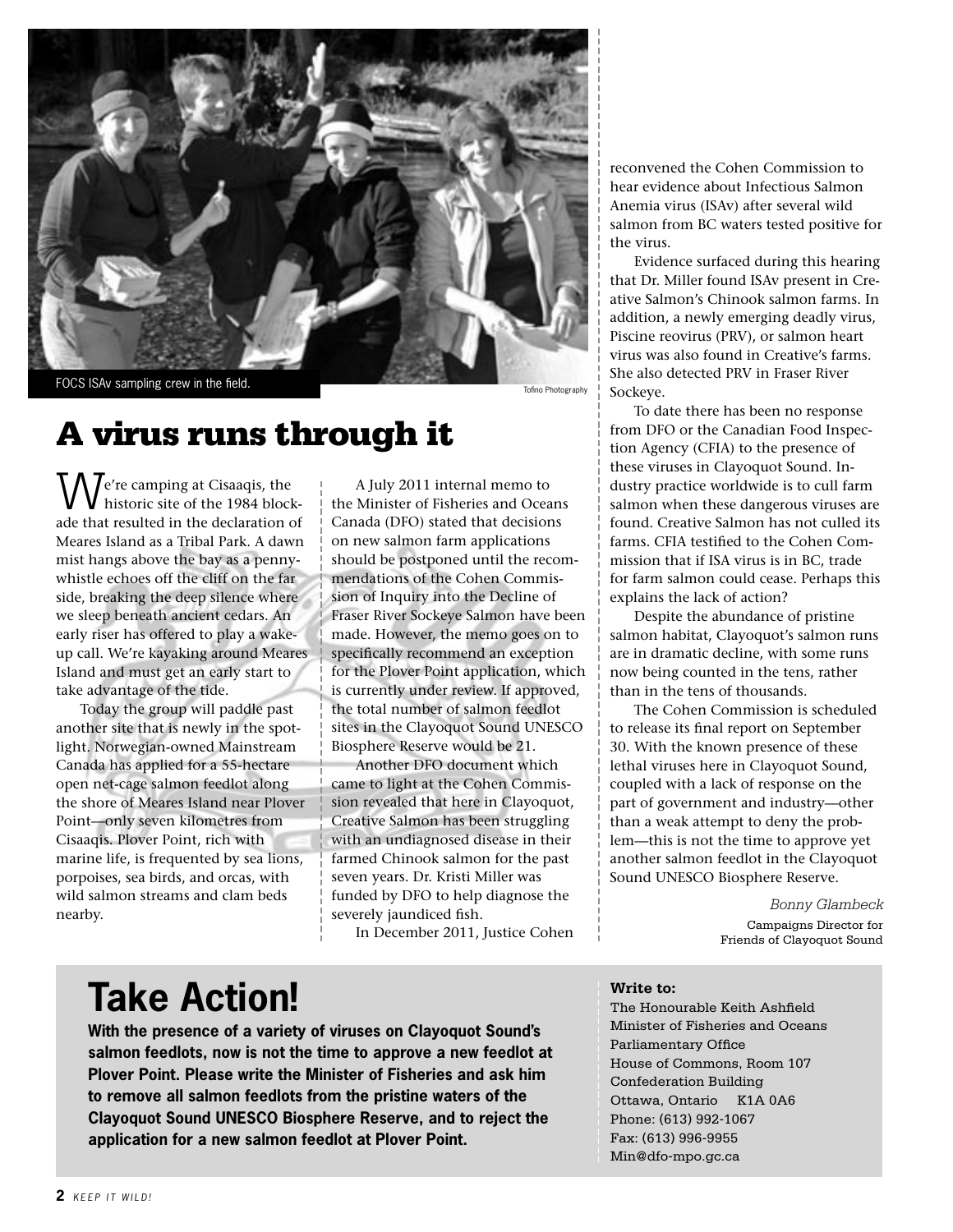## Salmon Flu – what to do?

S ince December I have been conduct ing tests to find out how widespread the European strain of salmon flu (Infectious Salmon Anemia, or ISA virus) is in BC. Salmon farmers have refused independent testing of farm salmon, so I have resorted to buying farmed Atlantic salmon in supermarkets and sending samples to some of the best salmon virus labs in the world.

 In March, we found ISA virus in Atlantic salmon sold in Loblaw's T&T markets. One tested positive for the mutation that caused the 2008 epidemic in Chile; another was positive for the Norwegian mutation. This means BC ISA has mutated in ways identical to Norway and Chile—mutations which have proven lethal to salmon.

 There are four levels of virus detection: visible symptoms in the fish, DNA testing, gene sequencing, and the fourth and final stage, culturing the virus. Canada has recklessly decided to only recognize ISA virus that has been cultured. Some strains of ISA virus are notoriously hard to culture, so Canada would allow these strains to spread and mutate without taking action.

 The labs have also found the newly discovered salmon heart virus in nearly every farm salmon sample I've sent them!

The piscine reovirus (PRV) causes deterioration of the fish's heart muscle and is described as spreading like "wildfire". Infected farm salmon swim abnormally, needing to rest against the pen to recover; meanwhile they are provided with feed. Yet wild salmon have no infirmary to rest safely from predators and must seek out every meal.

 Industry and government did not have time to develop a media response, and came out of the gate on this virus in all directions.

 The BC Salmon Farmers Association told the Times Colonist it has never seen the effects of this virus.

 Dr. Gary Marty, who examines salmon farms for the Province, told Global TV that PRV was in 75% of farmed salmon he tested in 2010. Yet this shocking revelation was not disclosed to the Cohen Commission, a federal inquiry into the 2009 collapse of Fraser River sockeye. Up to 90% of Fraser sockeye are dying as they try to swim against the Fraser River—imagine trying to swim against Hell's Gate with a "soft and flabby heart"?

 The federal Department of Fisheries and Oceans told the Times Colonist they have not confirmed the presence



of PRV, despite extensive monitoring and testing. However Dr. Miller, a department scientist, testified at the Cohen Inquiry that she found the virus in Clayoquot Sound fish farms and in Fraser sockeye.

 Viruses are spilling into BC. Government is letting it continue, denying even their own scientists. This is how Canada lost the East Coast cod.

 Acknowledging the presence of these viruses would be bad for the salmon farming market. But everyone buying fresh farm salmon is bringing viruses home and washing them down the drain into their watersheds. It is time for the Department of Fisheries to halt the spread of viruses in salmon farms in BC waters.

*Alexandra Morton*

For more information check out: **www.alexandramorton.typepad.com**



### **Wilderness Team —good news!**

We met our 2011 goal of adding one hundred new members to our Wilderness Team (supporters who donate monthly). Huzzah! Thanks again to everyone who contributed. This is the second year in a row we've set and met that goal.

**Join us** - So with your help we are going to do it again for 2012! We are looking for 100 new Wilderness Team members. Even \$15/month helps a lot. The cost of a couple of lattes and a muffin a month is cheap insurance against an open-pit copper mine in the heart of Clayoquot Sound!

**Please take a moment now to fill out the coupon on the back of this newsletter.**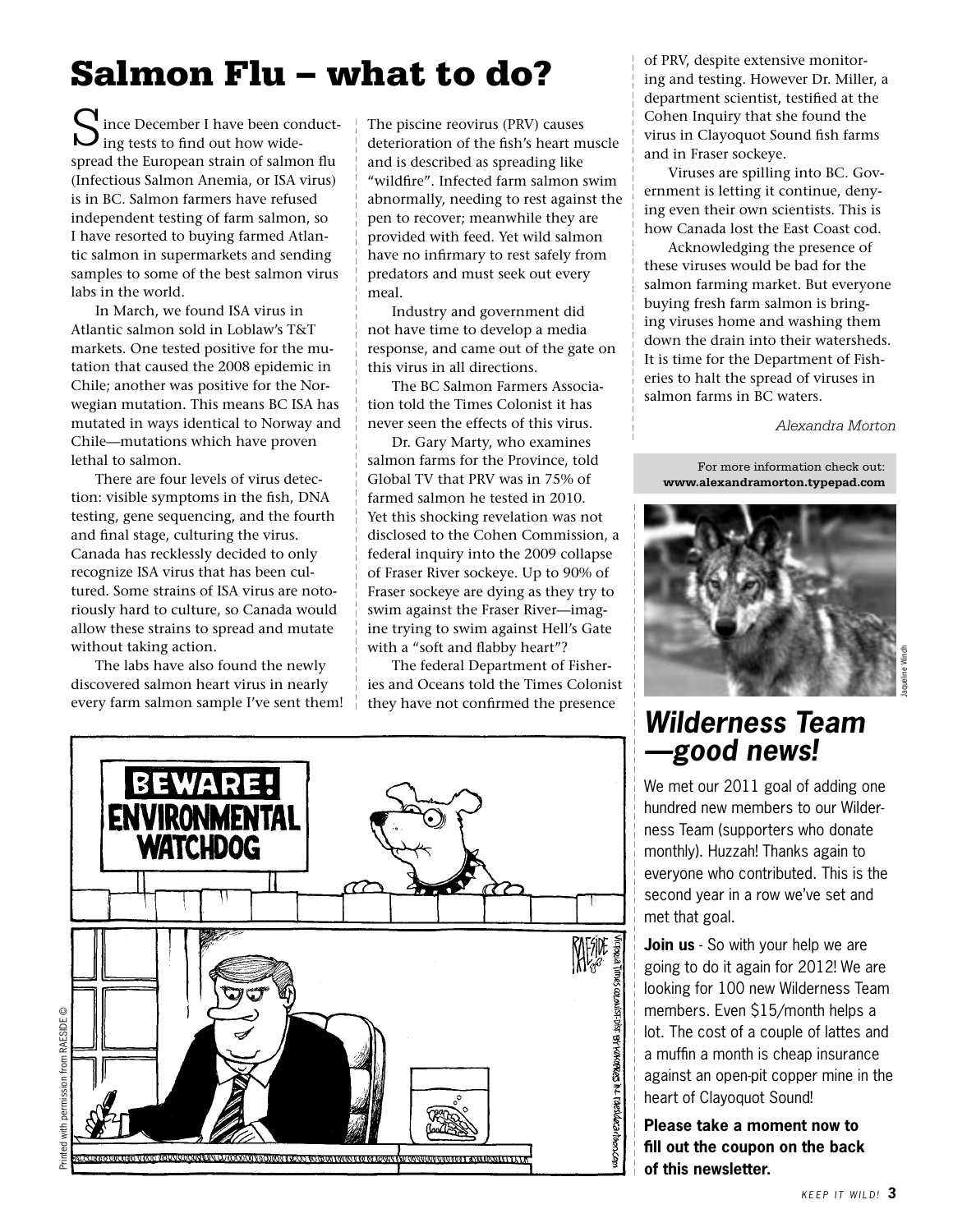### Finding unity in shared space

 he pristine beauty of the surrounding environment invites a range of romantics, naturalists, and visitors hoping for that one perfect photograph capturing that one perfect moment. For those of us that call this place home, Clayoquot Sound offers a place of belonging that weaves together many awe-inspiring moments drawing out a rich tapestry of history, multiculturalism and beautiful visions for tomorrow's world. T

 For an immeasurable distance of time the Nuu- chah-nulth people have enjoyed a plentiful and abundant lifestyle upon these lands. Fast forward a few millennia and this way of life was suddenly and abruptly faced with the most challenging societal shift: colonialism. The arrival of a new way of life, coupled with disease and an avaricious and assimilative political agenda, ushered in what many believed to be the beginning of the end of the indigenous way of life. This fortunately was not successful on all accounts.

 Today, the cultural landscape of Clayoquot Sound honours a diverse array of ethnicities and backgrounds each with unique and significant teachings and insights waiting to be shared. It has been more than two hundred years since these lands have become co-inhabited and it appears that we, as a people, are now prepared to take courageous steps to move forward together, to build cultural bridges and forge a new path that honours and recognizes a truer history, a deeper understanding of where we are and where we would like things to be for future generations.

 The 'Public Forum: Mining Clayoquot's Future?' organised by Friends The issue of mining in Clayoquot Sound is contentious to say the least.

of Clayoquot Sound was one of these momentous steps. Local leadership (including hereditary chiefs and delegates), members from all surrounding communities, business owners, and concerned citizens alike gathered together in February to discuss the future of mining in Clayoquot Sound.

 The intention of the event was to provide a forum for diverse dialogue to flow around the issue of mining in this particular area. Hereditary Chiefs and delegates from Ahousaht opened the evening with a declaration of their inherent authority over the territories in question and reminded those in attendance that there has not yet been any formal approval to mine on any mountains in this area and that such a decision would be directed to their general members through a referendum vote. The Ahousaht Chiefs extended a willingness to work together with others that now share this territory but emphasized the need to appropriately address hardships that have occurred in our recent past (especially those pertaining to economics and resource extraction).

 Arthur Manuel of the Indigenous Network on Economics and Trade discussed BC Premier Christy Clark's announcement that she intends to open eight new mines by 2015. Indigenous management of North America left the continent abundant. Now we've run out of cod—it was governed for profit, not the circle model of first peoples.

 Amy Crook of the Environmental Mining Education Foundation spoke about how the health effects of mining will impact future generations for hundreds if not thousands of years. Due to global market pressures, somebody will

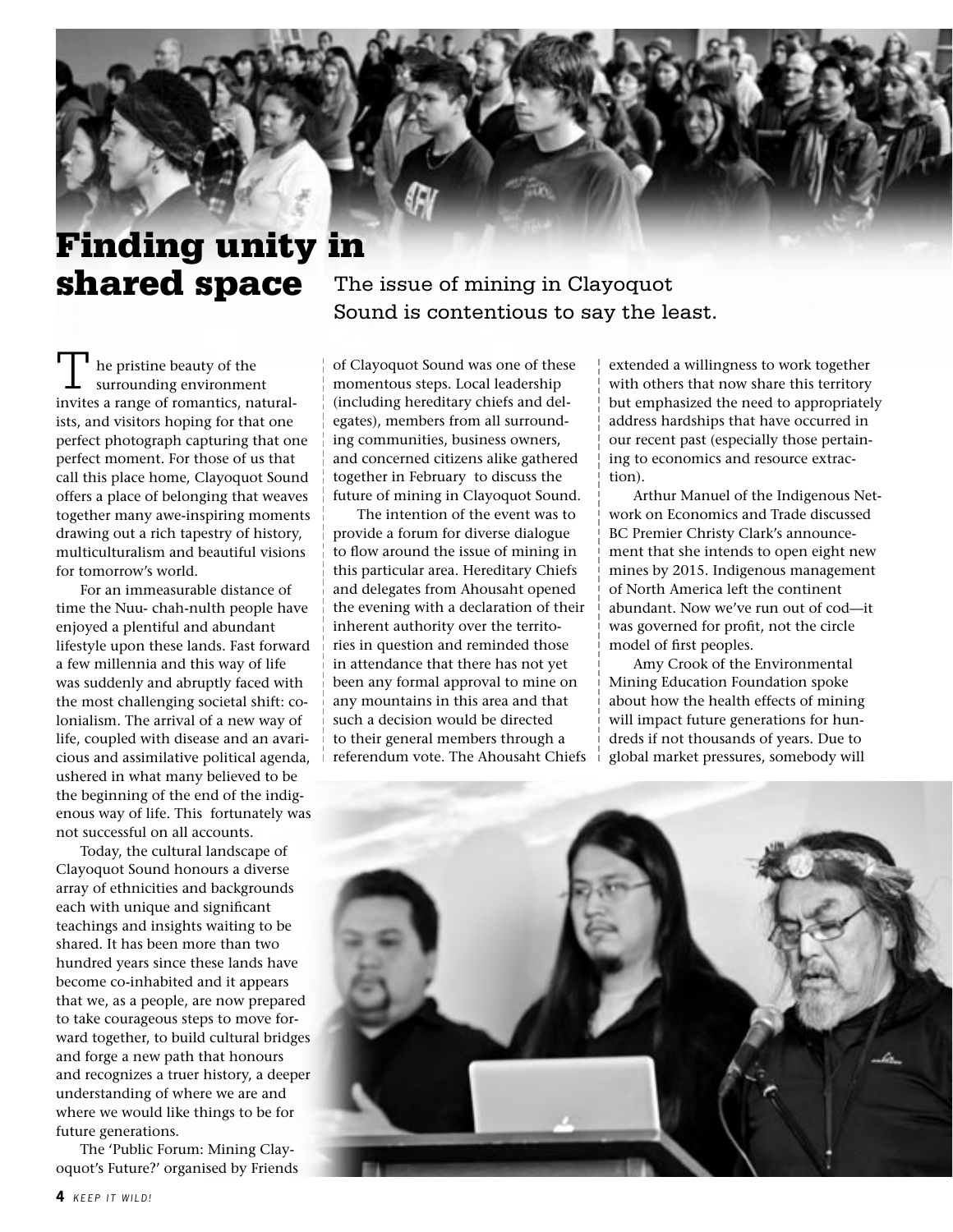want to come for Clayoquot's ore bodies, unless we come together as local communities to create a shared vision for the region that does not include mining.

 Tla-o-qui-aht Councillor Terry Dorward declared that his Nation is adamantly opposed to mining within their territory and indicated that if any mining corporation intends to move forward with these activities that their members are prepared to initiate a direct action campaign to immediately address and cease the violation of their rights.

 The evening was completed with a performance from 12 year old Kalilah Rampanen (from the Ahousaht and Tla-o-qui-aht Nations) with a song titled, "Chitapii: More than Copper to Me" illustrating the power and strength that stems from the younger generation. Members from TIICH (see sidebar) finished off the evening with a statement stressing the importance of revitalizing language and cultural values and practices and a message of unity and hope for a shared future.

 Overall, the public forum was a step into an unknown direction that recognized the need to gather and discuss our differences, to honour and celebrate our uniquenesses and to build upon our commonalities for the sake of our environment and the health of our people and land.

> *naas-a-thluk* - "takes care of the day" *John Rampanen* jrampanen@yahoo.ca

Art: Marika Swan

Art: Marika Swan



 e are an informal group of Tla-o-qui-aht First Nations members that have been gathering to take action on issues that are important to us. We understand the interconnected nature of all life and wish to re-integrate cultural practices that reflect these teachings.  $\bigvee$  e are an informal group<br>of Tla-o-qui-aht First Nations<br>through the Tla-o-qui-aht communi-

 We have been challenging each other to learn more about our local food sources, sharing recipes and harvesting responsibly. We have been actively learning our language and enjoying the philosophies and teachings encoded within it. We have been paddling in the capuc (cedar dugout canoe) and gaining a deeper respect for the journey. And we have been educating ourselves about the industries and personal choices that further threaten the balance of living beings in our home.

 On December 21, we celebrated winter solstice by hosting a traditional foods feast in the village of Opitsaht. We went out and gathered a wide variety of delicious local treats, from mussels, clams, crabs and chitons to



ties, inviting people to come share a meal and join an open discussion on the importance of the vitality of our local foods. While we feasted together we learned the Tla-o-qui-aht names for what was nourishing us. Stories were shared and information was distributed about the concerns we have about the negative effects of fish farming. After feasting we hosted a talking circle where people were given the opportunity to speak or just listen to the richness of others.

 Many of these issues are complicated, but by coming together we found we can encourage and inspire each other to align our daily lives with what we understand to be a healthy relationship with our territory. We are open to all like-minded Tla-o-qui-aht people, and one need only express interest to be invited to one of our friendly potluck-sharing circles.

> *Marika Swan* Tla-o-qui-aht artist Check out www.marikaswan.com

*The more clearly we can focus our attention on the wonders and realities of the universe about us, the less taste we shall have for destruction.*

> – Rachel Carson (c) 1954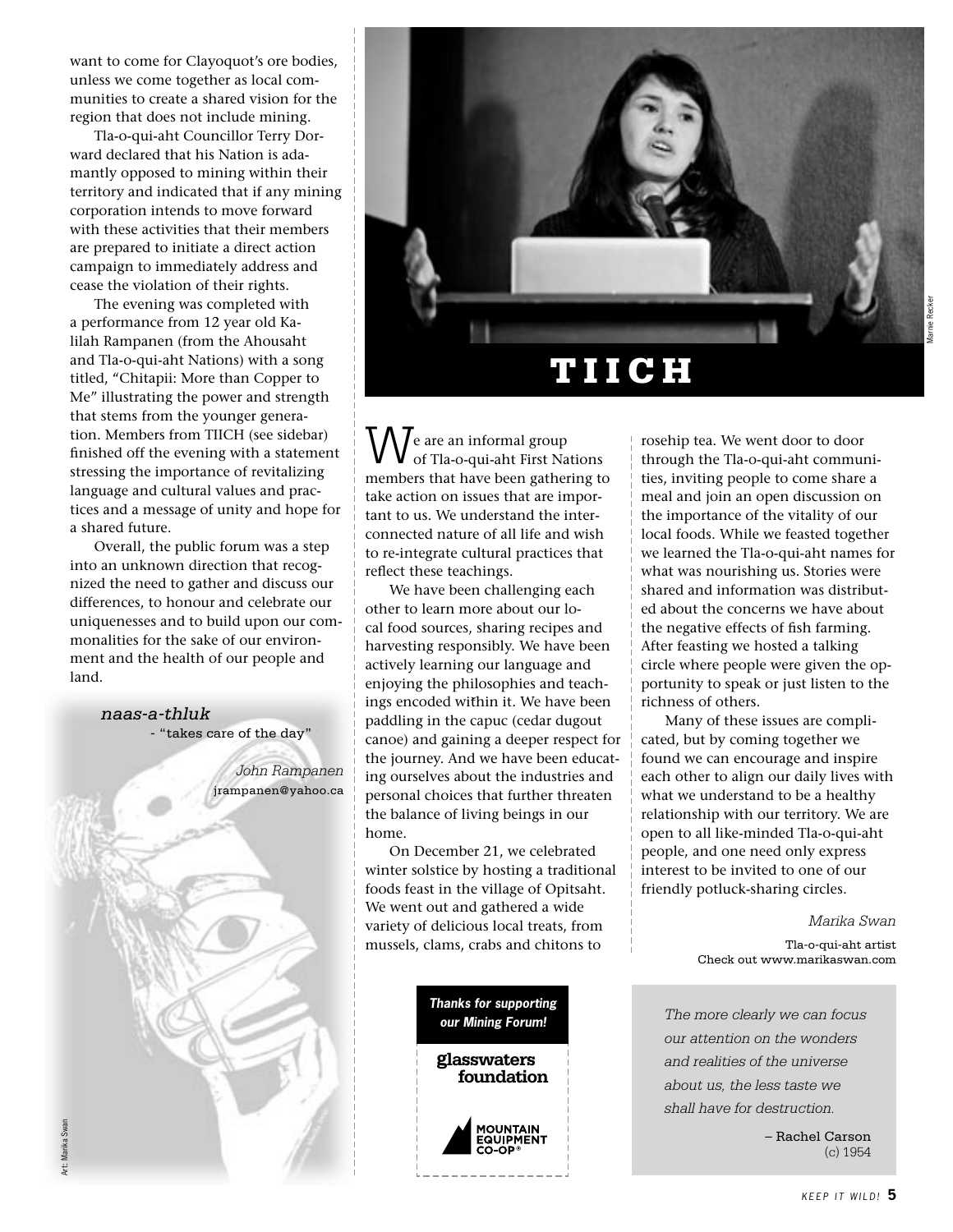# **Scientists' Declaration on Clayoquot**

Scientists from across North America have signed a declaration calling for permanent protection of Clayoquot Sound's ancient rainforest valleys. The 133 scientists spoke out because temperate rainforests are rare globally and increasingly threatened by logging. The same is true on Vancouver Island, where Clayoquot Sound is the largest area of intact rainforest left. A Sierra Club BC map, released concurrently, shows that of 282 rainforest valleys on Vancouver Island larger than 3,000 hectares, only 22 remain unlogged. Of these 22 valleys, eight are unprotected and open to logging, including six intact valleys in Clayoquot Sound.

*Maryjka Mychajlowycz*

### **You can view the**  Scientists' Declaration **and**  Sierra Club map **at**

**www.sierraclub.bc.ca/our-work/ hotspots/spotlights/new-risk-oflogging-in-clayoquot-sound**

*...those who have experienced being exposed to wilderness, who have taken people into the wild areas and lived with them there, have witnessed a change within them. Somehow they emerge from the wilderness transformed as if they were coming from a highly sacred atmosphere. Indeed, wilderness is the original cathedral...*

– Sir Laurens van der Post



### The powerful network of forests

 red squirrel creeps from the abandoned woodpecker-cavity of an old Douglas-fir and scrambles up the furrowed bark to the majestic crown where it cuts green cones. Under logs or at the base of old trees, the squirrel peels the scales to get to the seeds. It eats most seeds on the spot, but leaves many behind to be spread through the forest by deer mice and germinate the following spring. A

 The squirrels and mice also forage in the forest floor for *Rhizopogon* truffles, the subterranean mushrooms of mycorrhizal fungi associated with Douglas-fir. A myco-rrhiza, literally "fungus root", is an ancient mutualism where the fungus supplies the tree with nutrients from the soil; in turn the tree supplies the fungus with sugar. The fungal spores are dispersed by rodents in their feces, and these spores germinate in spring when they receive chemical signals from the newly germinating Douglas-fir to colonize their roots. The new fungal mycelia join forces with established mycorrhizal networks of nearby Douglas-fir in colonizing new seedlings. Mycorrhizal networks not only link the roots of young Douglasfir with older Douglas-fir, but also with other neighbouring species that are host to generalist fungal species.

 You can easily imagine, then, the massive circuitry that links almost all trees in a single forest stand! Such

mycorrhizal networks are ubiquitous in forests around the world, where the root systems of the largest, oldest trees serve as network hubs within which the new germinants establish. Linking into the mycorrhizal network of older trees provides seedlings with a larger pool of nutrients than they could access on their own. In the shaded forest understory, conifer seedlings depend on carbon and nutrients from the old giants through these networks – the more shaded the seedling, the more resources it receives from neighbouring trees. The fungus, too, depends on interplant mycorrhizal networks to secure a plant carbon source in new generations. As the young trees mature, they themselves become hubs for nurturing subsequent generations of seedlings. In time, the mature trees grow old, become softened by decay fungi, and are prized by cavity excavating woodpeckers for roosting and raising their young before passing the cavity onto secondary nesters such as squirrels. Loss of these hubs to high-grade logging thus ultimately affects recruitment of old-growth trees that provide habitat for "nest-webs" of cavity nesting birds and mammals, and thus dispersed seed and spores for future generations of trees.

*Suzanne Simard and Kathy Martin*

Suzanne Simard is a professor of forest ecology and Kathy is a professor of alpine and forest bird ecology at the University of British Columbia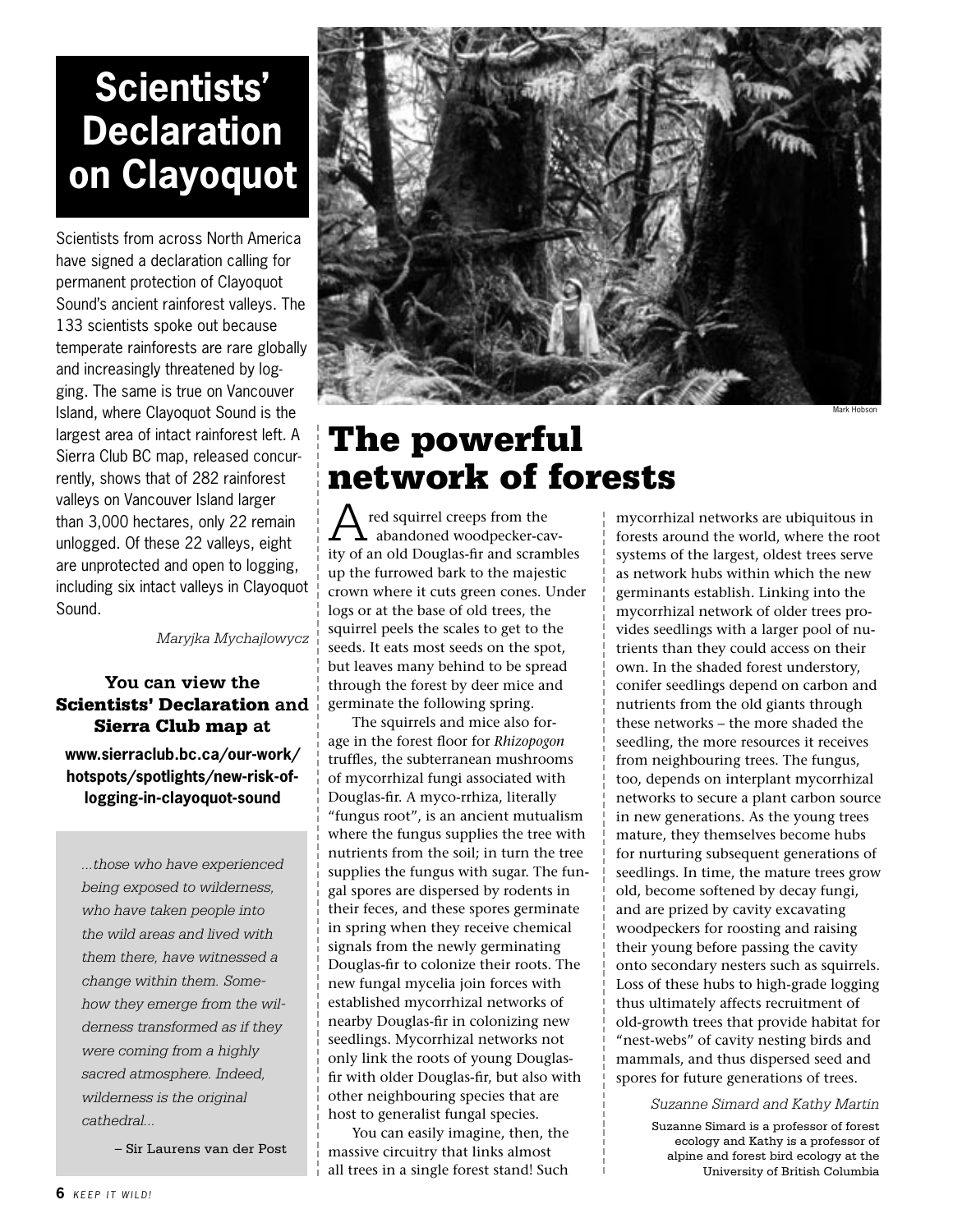#### **Cover story continued.**

may add up to a level of disturbance such that an area no longer functions as viable habitat for wildlife.

 We need resource development, but not at the expense of ecosystems on which we all depend for fresh water, clean healthy soils and important cultural and lifestyle values. If we continue with the "open season" on development that the assessment processes assume, we have to stop the pretense that this province will always be "Supernatural BC".

 We are at an ecological crossroads. If you are satisfied with black bears, deer, raccoons, Canada geese and other extremely adaptable species, don't worry. But if your image of British Columbia includes rivers with salmon and healthy populations of grizzly bears, cougars, wolves, caribou and other wilderness species, be concerned.

 Improvements are not possible with a decision process that solely considers technicalities and leaves wilderness values, community aspirations and cultural concerns by the wayside. Why wait until 1500 species are at risk? By then, only heroic and costly measures will suffice. It is poor ecology, poor economics and poor stewardship.

 British Columbia needs a provincewide vision for what wilderness and wildlife should look like in 50 years. We have to move intentionally and purposefully to implement it, rather than leave our future to the whims of developers and an environmental assessment process designed solely for their convenience.

> *Jim Walker* Jim was Assistant Deputy Minister and before that Director of Wildlife for the BC Ministry of Environment





On March 31st FOCS supporters joined 2200 citizens in Comox at the No Tankers No Pipelines rally against the Enbridge Northern Gateway proposal.

### **Flores Island update**

Flores Island has been the focus of much attention since Iisaak Forest Resources received permits to build a road on Flores Island and to drop logs in the ocean. This winter they applied for a permit to begin cutting the ancient rainforests of Flores Island. As of this writing, they have not received this permit. Friends of Clayoquot Sound are keeping a close eye on the situation.

### **Mining update**

Imperial Metals of Vancouver BC has permits for exploratory drilling for copper on Catface Mountain, and for gold in the Tranquil Valley. As of this writing, they have not indicated any plans to proceed with these activities in Clayoquot Sound this summer. Friends of Clayoquot will be monitoring Imperial Metals' activities through our Sound Watch program.



If you're in Tofino this summer on a Tuesday evening, join Dan Lewis and Bonny Glambeck for an unforgettable journey through the natural beauty of the Clayoquot Sound UNESCO Biosphere Reserve. Learn about the ecology of the region's globally rare ancient rainforests, and threats to that ecology. The show includes images from some of BC's leading outdoor photographers.

**Clayoquot Sound Community Theatre**, Tuesday evenings at **8:00**, throughout July, August, and September. Admission by donation. Door and light refreshments at 7:30 pm.